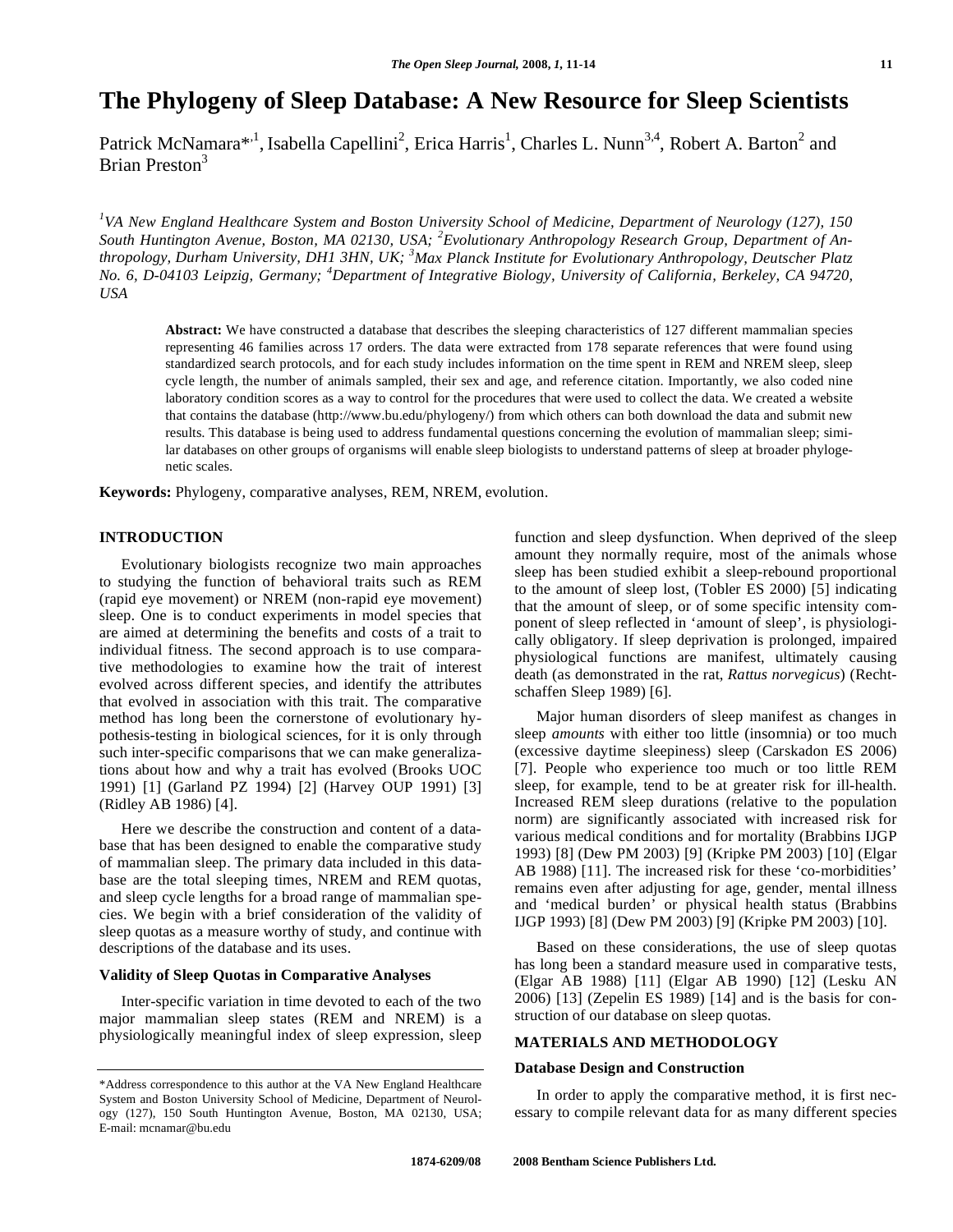as possible. To achieve this aim, we conducted an exhaustive literature search dating back to 1953, the year REM sleep was discovered. We used the key terms REM, NREM, sleep architecture, EEG and total sleep time, to search bibliographic databases that cover publications in English, French, Russian, German, and Spanish. We also identified source material from previous data compilations.

 A second basic requirement for comparative analyses is that the data from different sources must be comparable. For investigations of sleep, this can be achieved by either restricting analyses to studies that applied standardized assay procedures to the relevant age or sex of animals, or alternatively, by statistically controlling for procedural differences among studies. In each of these cases, however, we require details of the methodologies that different studies employed (see below). To obtain this crucial information, we gathered data only from the original source material and recorded information on laboratory procedures.

## **Variation in Subject Animals**

 We recorded the sex of individuals tested, and separated data for male and female subjects whenever possible. Similarly, we recorded the absolute age and age class (neonate, juvenile, adult) of experimental subjects when this was provided.

## **Variations in Laboratory Procedures**

 We systematically extracted information on the following laboratory conditions and experimental procedures from the original sources:

- Recording method (EEG). Whether sleep duration estimates were based on EEG recordings or not.
- Telemetry (yes or no). Whether sleep duration estimates were based on telemetric recordings in the wild.
- Recording time as reported in hours (categorical threestate variable). We categorized all studies according to recording times in the following way: < 12 hours recording time, between 12 and <24 hours, and recording time equal to or longer than 24 hours.
- Diet (yes or no). Whether experimental animals were fed ad libitum or not.
- Normal lighting conditions (yes or no). If subjects were maintained under a 'natural' light condition of 12 hours light and 12 hours dark, or not (24 hours light or reversed light conditions).
- Ambient temperature (yes or no). Whether subjects were tested in an environment with temperatures within the natural range for the species under study.
- Adaptation (habituation; yes or no). Whether studies allowed the experimental animals to habituate to recording and laboratory conditions before data were collected.
- Restraint (yes or no). Whether or not subjects were restrained during sleep recording sessions.
- Behavioral observations (yes or no). Whether any sleeprelated behavioral observations were noted in the species under study. This could include any mention of sleep posture, eyes opening and closing, tail jerking, penile erection during REM, neck paralysis during REM, or related behaviors.

#### **Characteristics of Mammalian Sleep**

 Our exhaustive search of the literature yielded 178 studies containing data for 127 species representing 46 families across 17 orders (see Table **1**).

## **Table 1. Summary of Characteristics for Sleep Database**

| Number of Papers                               | 178 |
|------------------------------------------------|-----|
| Number of Species with Sleep Data              | 127 |
| Number of Families with Sleep Data             | 46  |
| Number of Orders with Sleep Data               | 17  |
| Number of Species with REM and NREM Sleep Data | 73  |
| Number of Species with Sleep Cycle Data        | 59  |

Notes: REM = rapid eye movement; NREM = non-rapid eye movement.

 From these data, we find that the 'average' mammalian adult spends 11.7 hours of each day asleep. 17% of this time is spent in REM sleep, with an average cycle length of 21 minutes between each episode of REM. A more accurate characterization of mammalian sleep may be in terms of its diversity. The amount of time devoted to sleep varies greatly, from three hours in the ass (sometimes incorrectly referenced as *Equus asinus*) (Ruckebusch CRSB 1963) [15] to 20 hours in the armadillo (*Chaetophractus villosus*) (Affani PBS 1972) [16]. The echidna (*Tachyglossus aculeatus*) does not appear to exhibit the classical EEG signs of REM sleep state (Allison AIB 1972) [17] (Siegel JN 1996) [18], in marked contrast to the duck-billed platypus (*Ornithorhynchus anatinus*), which spends 40% of its total sleeping time in REM sleep (Siegel Neuro 1999) [19]. Finally, sleep cycles may be as short as 6 minutes (in the chinchilla, *Chinchilla laniger*) (Van Twyver PB 1969) [20] or as long as 60 minutes (in the horse, *Equus caballus*) (Ruckebusch CRSB 1970) [21]. It is this remarkable variation in the nature of sleep across different species that makes the comparative analysis of mammalian sleep such an exciting and potentially fruitful endeavor.

### **The Special Case of Sleep in Aquatic Mammals**

 Members of three different orders that contain aquatic mammals – cetaceans (dolphins, porpoises, and whales), carnivores (seals, sea lions, and otters), and sirenians (manatees) have special sleep characteristics. Cetaceans and some carnivores typically engage in unihemispheric sleep (Mukhametov NL 1987) [22] (Lyamin AIB 2004) [23]. Pinnipeds within these groups are also able to sleep on land or in water, and there appears to be differences in sleeping quotas when they are asleep in water. Thus, to fully characterize sleep in these animals we require daily sleep quotas in both the right and left hemispheres on land and in the water. We have attempted to provide this information within our database, but we urge caution in using these data until a consensus emerges on how to best summarize sleep expression in marine or aquatic mammals.

### **How to USE the Database**

 The database is provided *via* a website funded by the National Institute of Mental Health (NIMH) (http://www.bu. edu/phylogeny/). This website provides background on hy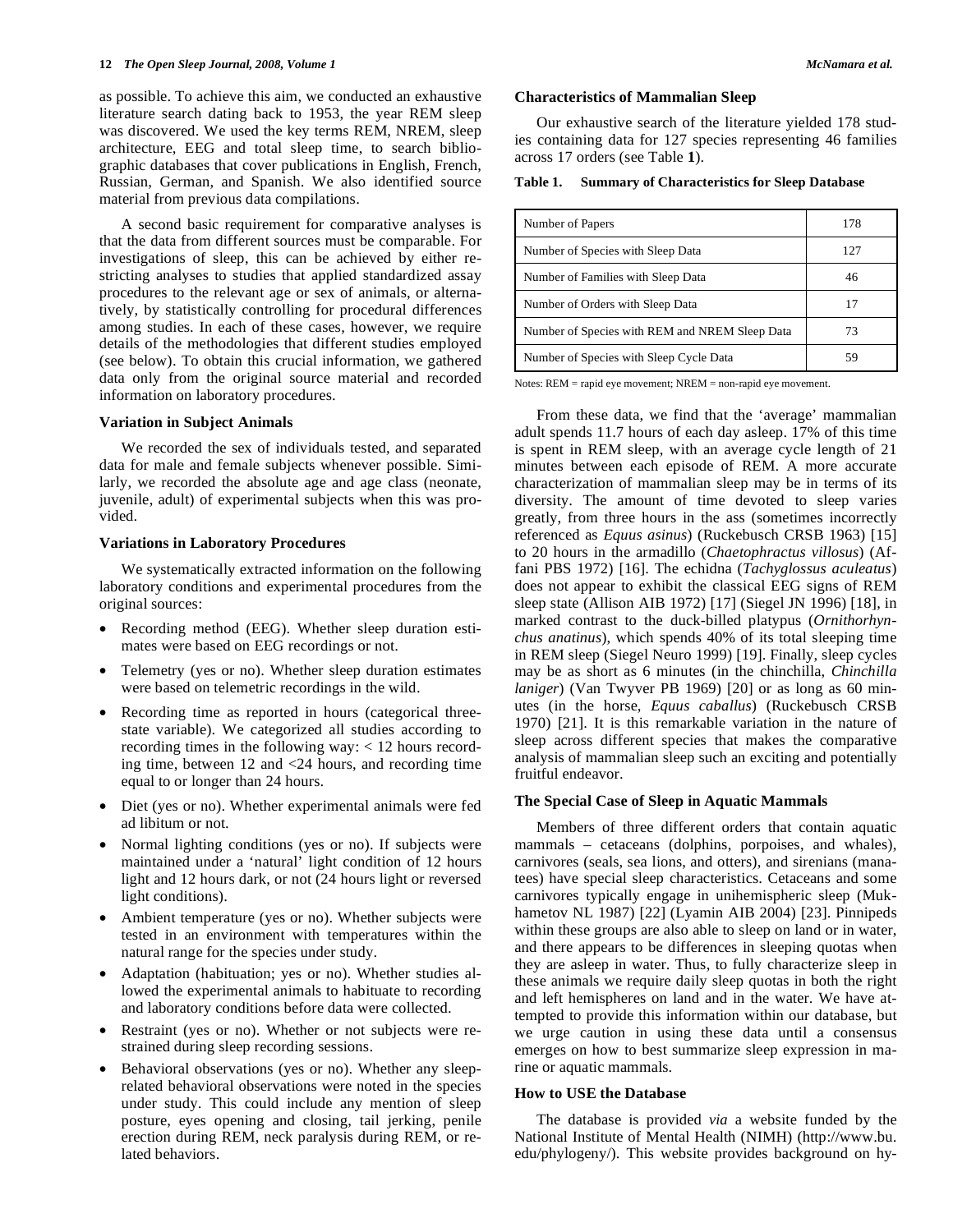potheses for the function of sleep, details on how the database was constructed, and a portal to search the latest version of the database. A search algorithm has been developed that allows users to search the core Phylogeny of Sleep Database (http://www.bu.edu/phpbin/sleep/search/). A glossary of search terms is provided to enable visitors to extract key information from the database. Users can perform searches of the sleep dataset according to their own criteria (for example, selecting only those studies that utilized at least 24 hour recording periods), at which point an annotated reference and selected search information will be displayed. The full reference and record for any particular species can be displayed by clicking on this annotated reference. The data from searches can be downloaded, and searches can be saved as a file with values separated by commas (i.e., a .csv file, easily read by spreadsheet and word processing programs). Additionally, the upper right-hand corner of each page provides a 'Contact' button that allows users to send questions and comments about the database. Finally, we have established a user-friendly web-based mechanism that allows researchers to add new data on mammalian sleep durations to the database, following confirmation of data collection procedures according to the protocols we have developed. This link can be accessed from the search database page under 'Submit Study.'

## **The Need for Phylogenetic Control**

 Earlier studies of comparative sleep expression have called attention to the value of comparative analyses for improving our understanding of the function of sleep, most did not account for the similarity between species due to their common ancestry, an omission which can lead to erroneous conclusions (Harvey OUP 1991) [3] (Felsenstein AN 1985) [24] (Martins Evol 1991) [25] (Nunn EA 2001) [26]. Indeed, our recent analyses have detected a strong 'phylogenetic signal' in mammalian sleep (Capellini Evol in press) [27]. In other words, closely related mammals are likely to share common sleep characteristics, creating inter-dependencies among the data points. Thus, the use of the analytical techniques that account for "phylogenetic non-independence" are required for analyzing sleep quotas extracted from the database (Nunn EA 2001) [26].

## **DISCUSSION**

 Here we showed how a "sleep informatics" approach can be used to build more comprehensive comparative databases on mammalian sleep. With such databases, it becomes possible to test functional hypotheses for the evolution of sleep and to do so in a way that controls for laboratory procedures. Our database is freely available over the World Wide Web, and by providing a means for others to submit data, we hope that the database will grow as this important field of research also grows. Similar databases can be developed for other groups of organisms, and by combining information at ever larger scales, we can begin to uncover the precursors of mammalian sleep while also investigating how sleep patterns differ in the major evolutionary radiations. We ask that users of the database cite this paper in any publications that result from searches of this database.

## **ACKNOWLEDGEMENTS**

 We would like to thank the following persons for assisting us with data extraction and data entry: Lena Giang, Pattie Johnson, Mike Ma, and Sarah Varghese. We would like to thank Catherine Beauharnais, Nikkita Patel, Lana Ruvinskaya, and Alexandra Zaitsev for their assistance in translating articles.

 This work was supported by NIMH grant number 1R01MH070415-01A1 to PM, RB and CN.

#### **REFERENCES**

- [1] Brooks DR, McLennan DA. Phylogeny, ecology, and behavior: a research program in comparative biology. University of Chicago: Chicago, 1991.
- [2] Garland T, Adolph SC. Why not to do two-species comparative studies: limitations on inferring adaptations. Physiol Zool 1994; 67: 797-828.
- [3] Harvey PA, Pagel M. The comparative method in evolutionary biology. Oxford University Press: Oxford, 1991.
- [4] Ridley M. The number of males in a primate troop. Anim Behav 1986; 34: 1848-1858.
- [5] Tobler I. In: Kryger MH, Roth T, Dement WC, Eds. Principles and practices of sleep medicine.  $3<sup>rd</sup>$  ed. Philadelphia, Elsevier Saunders. 2000; 72-81.
- [6] Rechtschaffen A, Bergmann BM. Sleep deprivation in the rat: an update of the 1989 paper. Sleep 2002; 25: 18-24.
- [7] Carskadon MA, Dement WC. Normal human sleep: an overview. In: Kryger MH, Roth T, Dement WC, eds. Principles and practices of sleep medicine. 4<sup>th</sup> ed. Philadelphia, Elsevier Saunders. 2006; 13-23.
- [8] Brabbins CJ, Dewey ME, Copeland JRM, *et al.* Insomnia in the elderly: prevalence, gender differences and relationships with morbidity and mortality. Int J Geriatr Psychol 1993; 8: 473-480.
- [9] Dew MA, Hoch CC, Buysse DJ, *et al.* Healthy older adults' sleep predicts all-cause mortality at 4 to 19 years of follow-up. Psychosom Med 2003; 65: 63-73.
- [10] Kripke DF. Sleep and mortality. Psychosom Med 2003; 65: 74.
- [11] Elgar MA, Pagel MD, Harvey PH. Sleep in mammals. Anim Behav 1988; 36: 1407-1419.
- [12] Elgar MA, Pagel MD, Harvey PH. Sources of variation in mammalian sleep. Anim Behav 1990; 40: 991-995.
- [13] Lesku JA, Roth TC, Amlaner CJ, *et al.* A phylogenetic analysis of sleep architecture in mammals: the integration of anatomy, physiology and ecology. Am Nat 2006; 168: 441-453.
- [14] Zepelin H. Mammalian sleep. In: Kryger MH, Roth T, Dement WC, Eds. Principles and practices of sleep medicine. 2<sup>nd</sup> ed. Philadelphia, Elsevier Saunders. 1989; 30-49.
- [15] Ruckebusch Y. Etude EEG et comportamentale des alternantes veille-sommeil chez lane. CR Soc Biol 1963; 157: 840-844.
- [16] Affani J. Observations on the sleep of some South American marsupials and edentates. Perspect Brain Sci 1972; 1: 21-23.
- [17] Allison T, Van Twyver H, Goff WR. Electrophysiological studies of the echidna, *Tachyglossus aculeatus*. I. Waking and Sleep. Arch Ital Biol 1972; 110: 145-184.
- [18] Siegel JM, Manger PR, Nienhuis R, *et al.* The echidna Tachyglossus aculeatus combines REM and non-REM aspects in a single sleep state: implications for the evolution of sleep. J Neurosci 1996; 16: 3500-3506.
- [19] Siegel JM, Manger PR, Nienhuis R, *et al.* Sleep in the platypus. Neuroscience 1999; 91: 391-400.
- [20] Van Twyver H. Sleep patterns in five rodent species. Physiol Behav 1969; 4: 901-905.
- [21] Ruckebusch Y, Barbey P, Guillemot P. Les etats de sommeil chez le Cheval (Equus caballus). CR Soc Biol 1970; 31: 658-665.
- [22] Mukhametov LM. Unihemispheric slow-wave sleep in the Amazonian dolphin, *Inia geoffrensis*. Neurosci Lett 1987; 79: 128-132.
- [23] Lyamin OI, Mukhametov LM, Siegel JM. Relationship between sleep and eye state in cetaceans and pinnipeds. Arch Ital Biol 2004; 142: 557-568.
- [24] Felsenstein J. Phylogenies and the comparative method. Am Nat 1985; 125: 1-15.